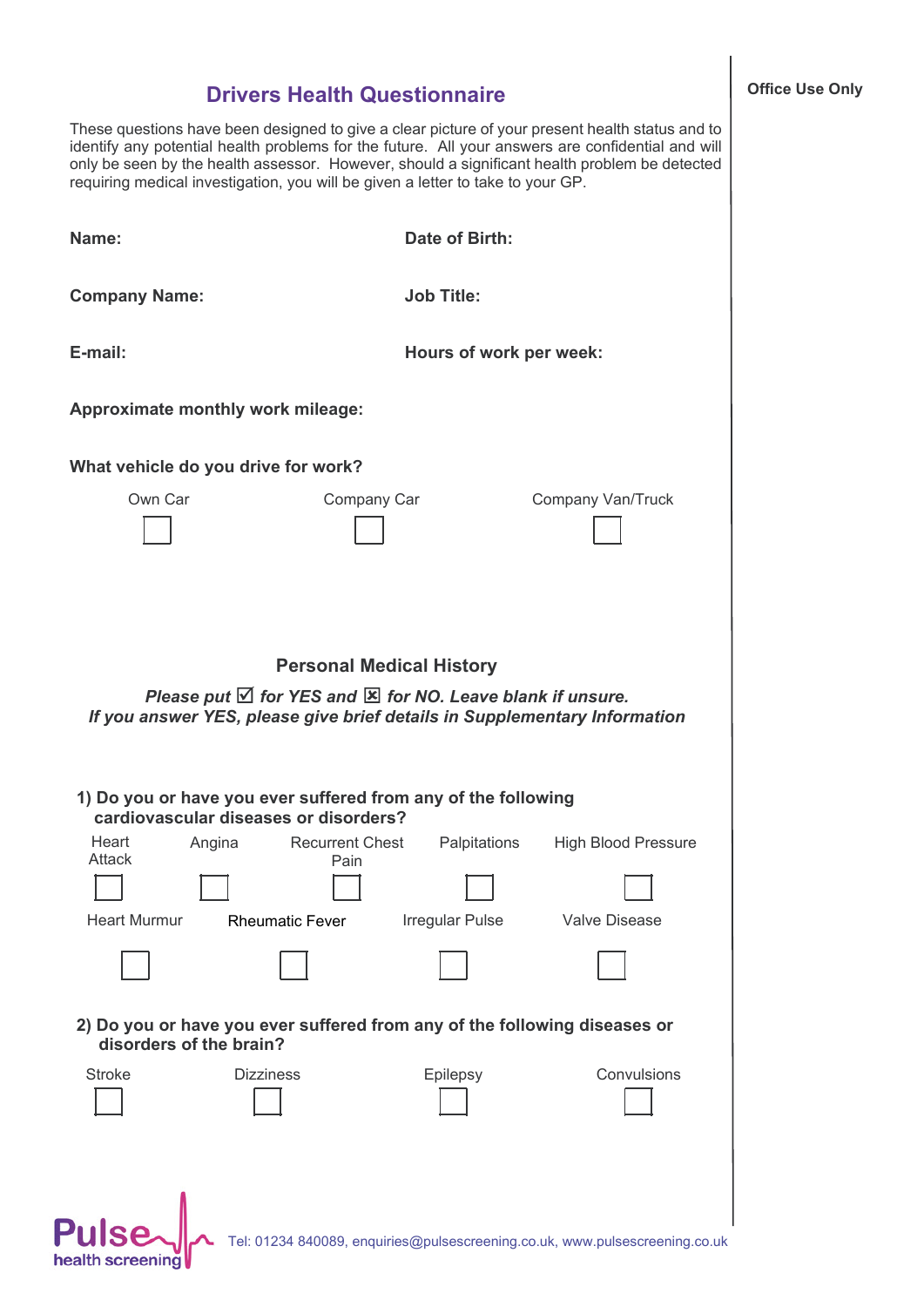| disorders?                       |                                 | 3) Do you or have you ever suffered from any of the following nervous   |                                                                                 |
|----------------------------------|---------------------------------|-------------------------------------------------------------------------|---------------------------------------------------------------------------------|
| Anxiety                          |                                 | Depression                                                              | <b>Stress</b>                                                                   |
|                                  | diseases or disorders?          |                                                                         | 4) Do you or have you ever suffered from any of the following respiratory       |
| Asthma                           | <b>Chronic Bronchitis</b>       | Tuberculosis                                                            | Coughing Up Blood                                                               |
|                                  |                                 |                                                                         |                                                                                 |
| conditions?                      |                                 | 5) Do you or have you ever suffered from any of the following endocrine |                                                                                 |
|                                  | Diabetes Type 1 Diabetes Type 2 | <b>Glandular Disease</b>                                                | <b>Thyroid Disorder</b>                                                         |
|                                  |                                 |                                                                         |                                                                                 |
| 6)                               |                                 | Have you ever been diagnosed as having any form of the following?       |                                                                                 |
| Cancer                           | Tumour                          | Cyst                                                                    | Lump                                                                            |
|                                  |                                 |                                                                         |                                                                                 |
|                                  |                                 |                                                                         |                                                                                 |
| 7)                               |                                 | Have you ever undergone a surgical operation?                           | If yes, give details below                                                      |
|                                  |                                 |                                                                         | 8) Have you ever suffered from any serious injury requiring hospital treatment? |
|                                  | If yes, give details below      |                                                                         |                                                                                 |
|                                  |                                 |                                                                         |                                                                                 |
|                                  |                                 | <b>Supplementary Information</b>                                        | Please insert question number and relevant details in the space provided        |
| <b>Question</b><br><b>Number</b> |                                 |                                                                         | Brief Details ie. condition, dates, investigations, duration of treatment etc   |
|                                  |                                 |                                                                         |                                                                                 |
|                                  |                                 |                                                                         |                                                                                 |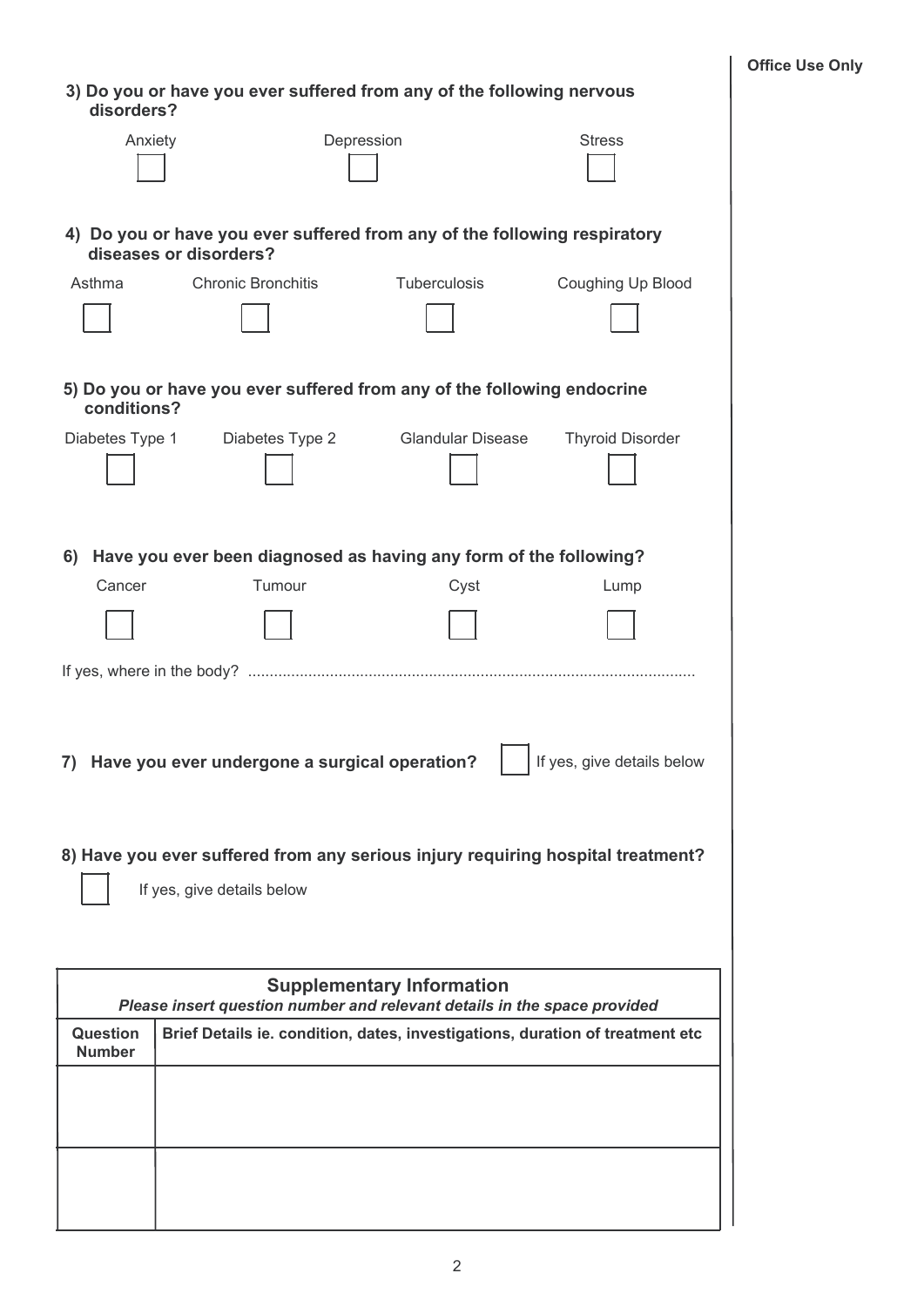|                           | <b>Supplementary Information continued</b><br>Please insert question number and relevant details in the space provided |               |                     |  |  |
|---------------------------|------------------------------------------------------------------------------------------------------------------------|---------------|---------------------|--|--|
| Question<br><b>Number</b> | Brief Details ie. condition, dates, investigations, duration of treatment etc                                          |               |                     |  |  |
|                           |                                                                                                                        |               |                     |  |  |
|                           |                                                                                                                        |               |                     |  |  |
|                           |                                                                                                                        |               |                     |  |  |
|                           |                                                                                                                        |               |                     |  |  |
|                           |                                                                                                                        |               |                     |  |  |
|                           |                                                                                                                        |               |                     |  |  |
|                           |                                                                                                                        |               |                     |  |  |
|                           |                                                                                                                        |               |                     |  |  |
|                           |                                                                                                                        |               |                     |  |  |
|                           |                                                                                                                        |               |                     |  |  |
|                           |                                                                                                                        |               |                     |  |  |
|                           |                                                                                                                        |               |                     |  |  |
|                           |                                                                                                                        |               |                     |  |  |
|                           |                                                                                                                        |               |                     |  |  |
|                           | Medication: Please state the medicines you are currently taking                                                        |               |                     |  |  |
| <b>Name of Medicine</b>   |                                                                                                                        | <b>Dosage</b> | Times taken per day |  |  |
|                           |                                                                                                                        |               |                     |  |  |
|                           |                                                                                                                        |               |                     |  |  |
|                           |                                                                                                                        |               |                     |  |  |
|                           |                                                                                                                        |               |                     |  |  |
|                           |                                                                                                                        |               |                     |  |  |
|                           | Nutritional or Herbal Supplements: Please state any you are currently taking                                           |               |                     |  |  |
| <b>Name of Supplement</b> |                                                                                                                        | <b>Dosage</b> | Times taken per day |  |  |
|                           |                                                                                                                        | .             |                     |  |  |
|                           |                                                                                                                        |               |                     |  |  |
|                           |                                                                                                                        |               |                     |  |  |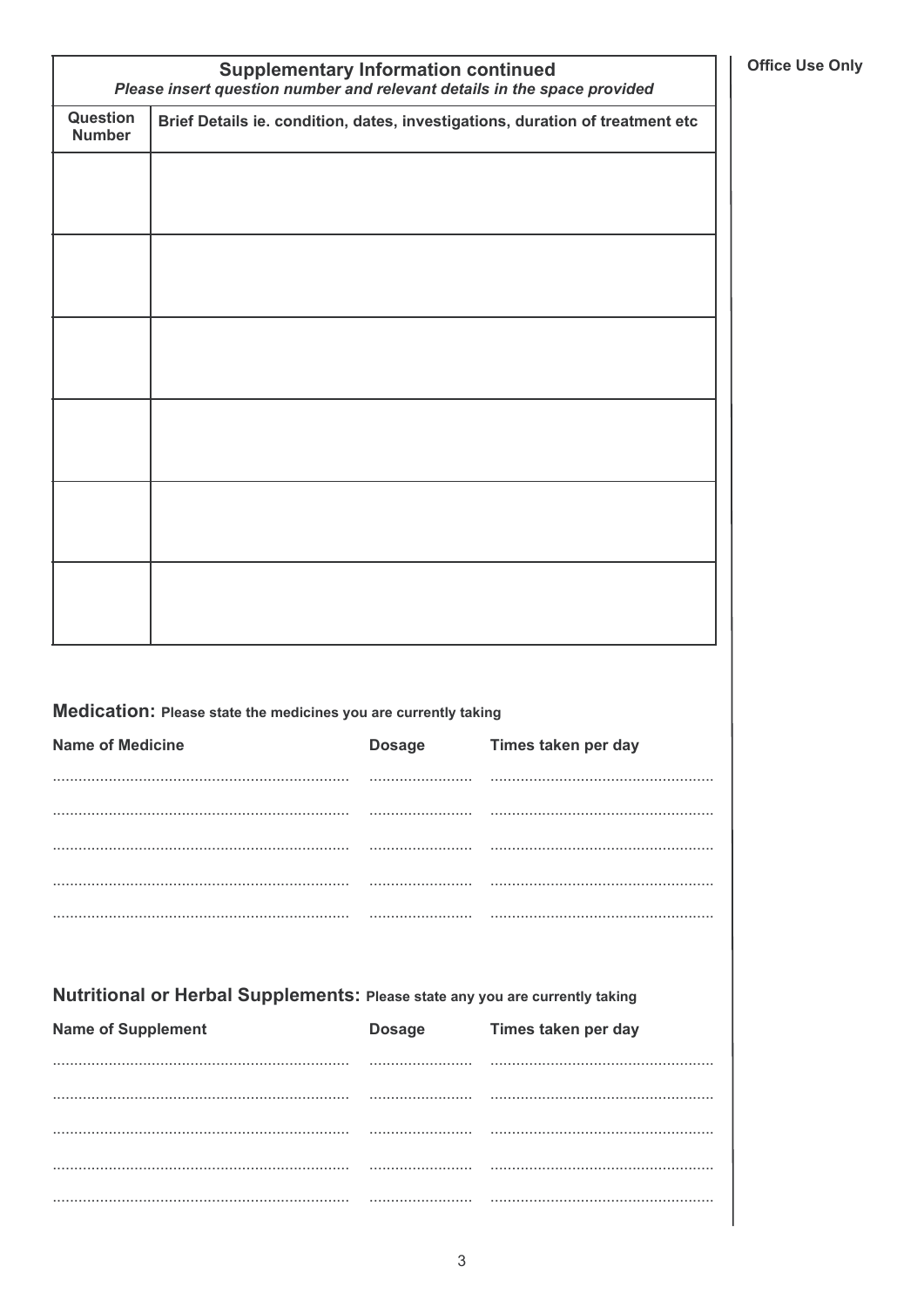## **Office Use Only**

| <b>Smoking Status:</b> |
|------------------------|
|------------------------|

| Cigarettes<br>Cigars<br>Pipe<br>Other<br>Do you smoke?<br>If yes, please state                                                       |
|--------------------------------------------------------------------------------------------------------------------------------------|
| Do you intend to give up smoking soon?<br>How many a day?                                                                            |
| If you do not smoke now, have you ever smoked?<br>Cigarettes<br>Pipe<br>Other<br>Cigars                                              |
| If yes, please state                                                                                                                 |
| When did you stop smoking?                                                                                                           |
|                                                                                                                                      |
| <b>Alcohol Status:</b><br>One unit = $\frac{1}{2}$ pint of Beer/Cider, a small glass of wine, or a pub measure of spirits            |
| What is your average weekly consumption of alcohol in units?                                                                         |
| If <1, how many units a month?<br>Did you regularly drink more in the past?<br>Never<br>Occasionally<br>x1/week or more<br>Every Day |
| Do you drink more than 2 units a day?                                                                                                |
|                                                                                                                                      |
| <b>Exercise:</b>                                                                                                                     |
| Do you have a regular exercise routine?                                                                                              |
| Do you do at least 1/2 hour of brisk exercise five times a week?                                                                     |
|                                                                                                                                      |
|                                                                                                                                      |
| Do you have a sedentary job?                                                                                                         |
| Do you often drive short distances rather than walk?                                                                                 |
| Do you normally take the lift or escalator rather than the stairs?                                                                   |
| Do you have a disability that prevents you from exercising?                                                                          |
| Do you find time to relax each day?                                                                                                  |
|                                                                                                                                      |
|                                                                                                                                      |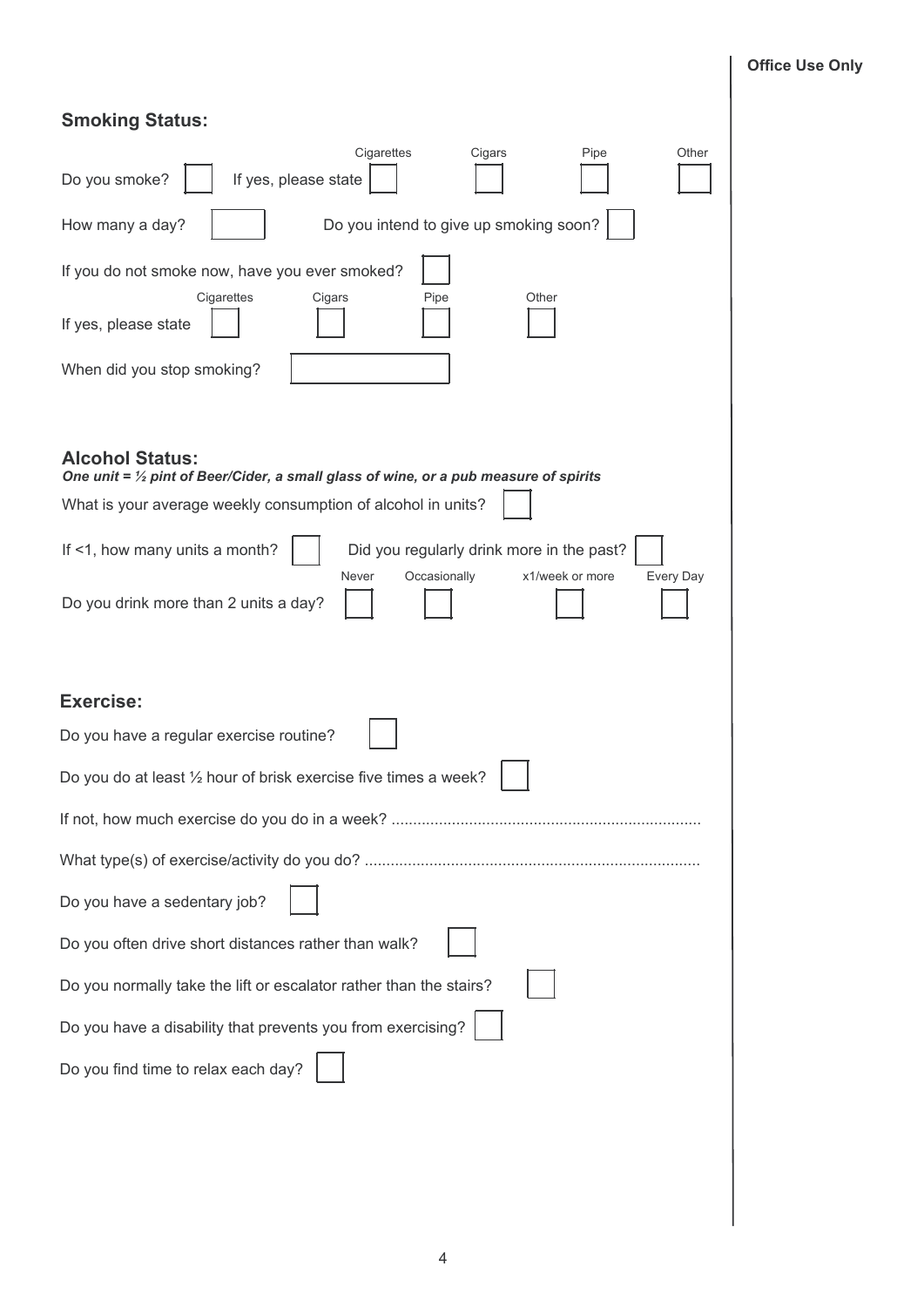| <b>Vision History:</b>                                                                                                                                                                                                                                                                                                                                                                                                                                                                                                                             |
|----------------------------------------------------------------------------------------------------------------------------------------------------------------------------------------------------------------------------------------------------------------------------------------------------------------------------------------------------------------------------------------------------------------------------------------------------------------------------------------------------------------------------------------------------|
| When did you last visit an optician?                                                                                                                                                                                                                                                                                                                                                                                                                                                                                                               |
| Do you wear glasses?<br>If yes, what is your visual impairment?<br>Short-Sight<br>Long-Sight<br>Other                                                                                                                                                                                                                                                                                                                                                                                                                                              |
|                                                                                                                                                                                                                                                                                                                                                                                                                                                                                                                                                    |
| If yes, what is your visual impairment?<br>Do you wear contact lenses?<br>Short-Sight<br>Long-Sight<br>Other                                                                                                                                                                                                                                                                                                                                                                                                                                       |
| <b>Family History:</b><br>Have close members of your family suffered from any of the following diseases or disorders?<br>Please put M for mother, F for father, S for sister or B for brother.<br>Diabetes Type 2 (Non-Insulin dependent)<br>Diabetes Type 1 (Insulin dependent)<br><b>Heart Attack</b><br><b>High Cholesterol</b><br><b>High Blood Pressure</b><br><b>Stroke</b><br><b>Respiratory Disease</b><br>Cancer<br>Glaucoma<br>Are both your parents still alive?<br>If no, what age did they die? M  F<br>What caused their death?<br>м |